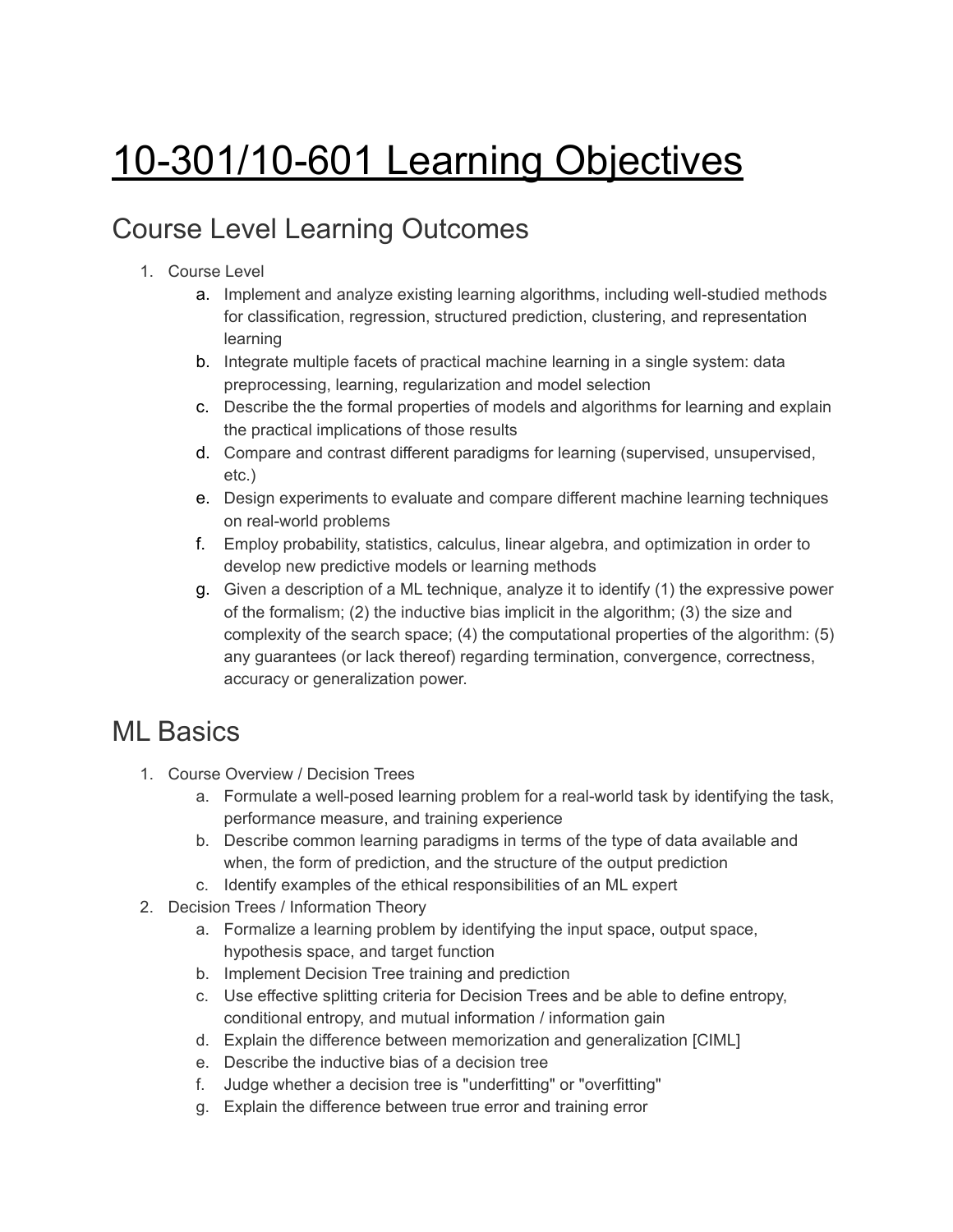- h. Implement a pruning or early stopping method to combat overfitting in Decision Tree learning
- 3. k-Nearest Neighbors
	- a. Describe a dataset as points in a high dimensional space [CIML]
	- b. Implement k-Nearest Neighbors with O(N) prediction
	- c. Describe the inductive bias of a k-NN classifier and relate it to feature scale [a la. CIML]
	- d. Sketch the decision boundary for a learning algorithm (compare k-NN and DT)
	- e. State Cover & Hart (1967)'s large sample analysis of a nearest neighbor classifier
	- f. Invent "new" k-NN learning algorithms capable of dealing with even k
- 4. Model Selection
	- a. Plan an experiment that uses training, validation, and test datasets to predict the performance of a classifier on unseen data (without cheating)
	- b. Explain the difference between (1) training error, (2) validation error, (3) cross-validation error, (4) test error, and (5) true error
	- c. For a given learning technique, identify the model, learning algorithm, parameters, and hyperparamters
	- d. Define "instance-based learning" or "nonparametric methods"
	- e. Select an appropriate algorithm for optimizing (aka. learning) hyperparameters
- 5. Perceptron
	- a. Explain the difference between online learning and batch learning
	- b. Implement the perceptron algorithm for binary classification [CIML]
	- c. Determine whether the perceptron algorithm will converge based on properties of the dataset, and the limitations of the convergence guarantees
	- d. Describe the inductive bias of perceptron and the limitations of linear models
	- e. Draw the decision boundary of a linear model
	- f. Identify whether a dataset is linearly separable or not
	- g. Defend the use of a bias term in perceptron (shifting points after projection onto weight vector)

# ML as Optimization

- 1. Linear Regression
	- a. Design k-NN Regression and Decision Tree Regression
	- b. Implement learning for Linear Regression using three optimization techniques: (1) closed form, (2) gradient descent, (3) stochastic gradient descent
	- c. Choose a Linear Regression optimization technique that is appropriate for a particular dataset by analyzing the tradeoff of computational complexity vs. convergence speed
	- d. Identify situations where least squares regression has exactly one solution or infinitely many solutions
- 2. Optimization for ML (Linear Regression)
	- a. Apply gradient descent to optimize a function
	- b. Apply stochastic gradient descent (SGD) to optimize a function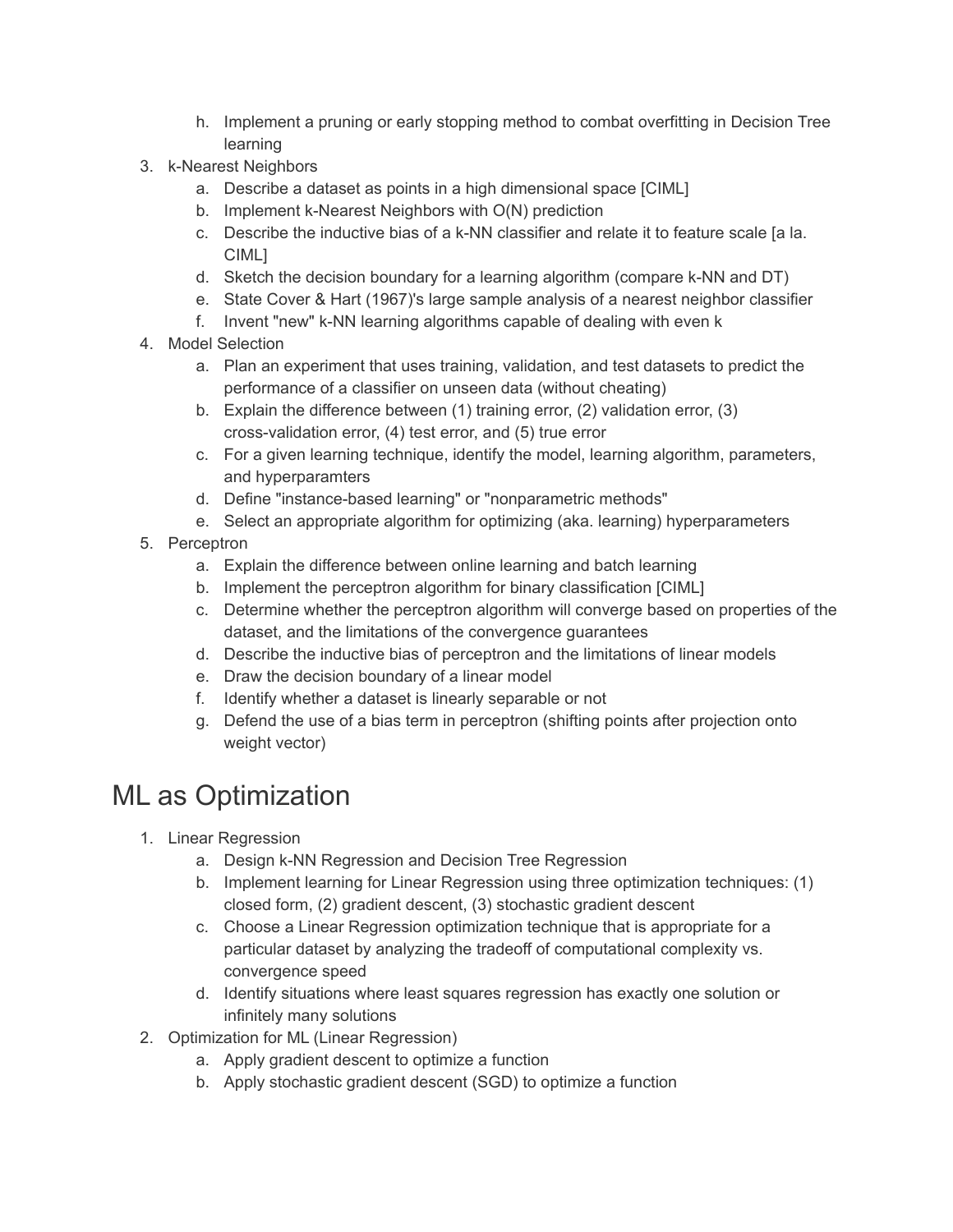- c. Apply knowledge of zero derivatives to identify a closed-form solution (if one exists) to an optimization problem
- d. Distinguish between convex, concave, and nonconvex functions
- e. Obtain the gradient (and Hessian) of a (twice) differentiable function
- 3. Logistic Regression (Probabilistic Learning)
	- a. Apply the principle of maximum likelihood estimation (MLE) to learn the parameters of a probabilistic model
	- b. Given a discriminative probabilistic model, derive the conditional log-likelihood, its gradient, and the corresponding Bayes Classifier
	- c. Explain the practical reasons why we work with the **log** of the likelihood
	- d. Implement logistic regression for binary or multiclass classification
	- e. Prove that the decision boundary of binary logistic regression is linear
- 4. Feature Engineering / Regularization
	- a. Engineer appropriate features for a new task
	- b. Use feature selection techniques to identify and remove irrelevant features
	- c. Identify when a model is overfitting
	- d. Add a regularizer to an existing objective in order to combat overfitting
	- e. Explain why we should **not** regularize the bias term
	- f. Convert linearly inseparable dataset to a linearly separable dataset in higher dimensions
	- g. Describe feature engineering in common application areas

# Deep Learning

- 1. Neural Networks
	- a. Explain the biological motivations for a neural network
	- b. Combine simpler models (e.g. linear regression, binary logistic regression, multinomial logistic regression) as components to build up feed-forward neural network architectures
	- c. Explain the reasons why a neural network can model nonlinear decision boundaries for classification
	- d. Compare and contrast feature engineering with learning features
	- e. Identify (some of) the options available when designing the architecture of a neural network
	- f. Implement a feed-forward neural network
- 2. Backpropagation
	- a. Construct a computation graph for a function as specified by an algorithm
	- b. Carry out the backpropagation on an arbitrary computation graph
	- c. Construct a computation graph for a neural network, identifying all the given and intermediate quantities that are relevant
	- d. Instantiate the backpropagation algorithm for a neural network
	- e. Instantiate an optimization method (e.g. SGD) and a regularizer (e.g. L2) when the parameters of a model are comprised of several matrices corresponding to different layers of a neural network
	- f. Apply the empirical risk minimization framework to learn a neural network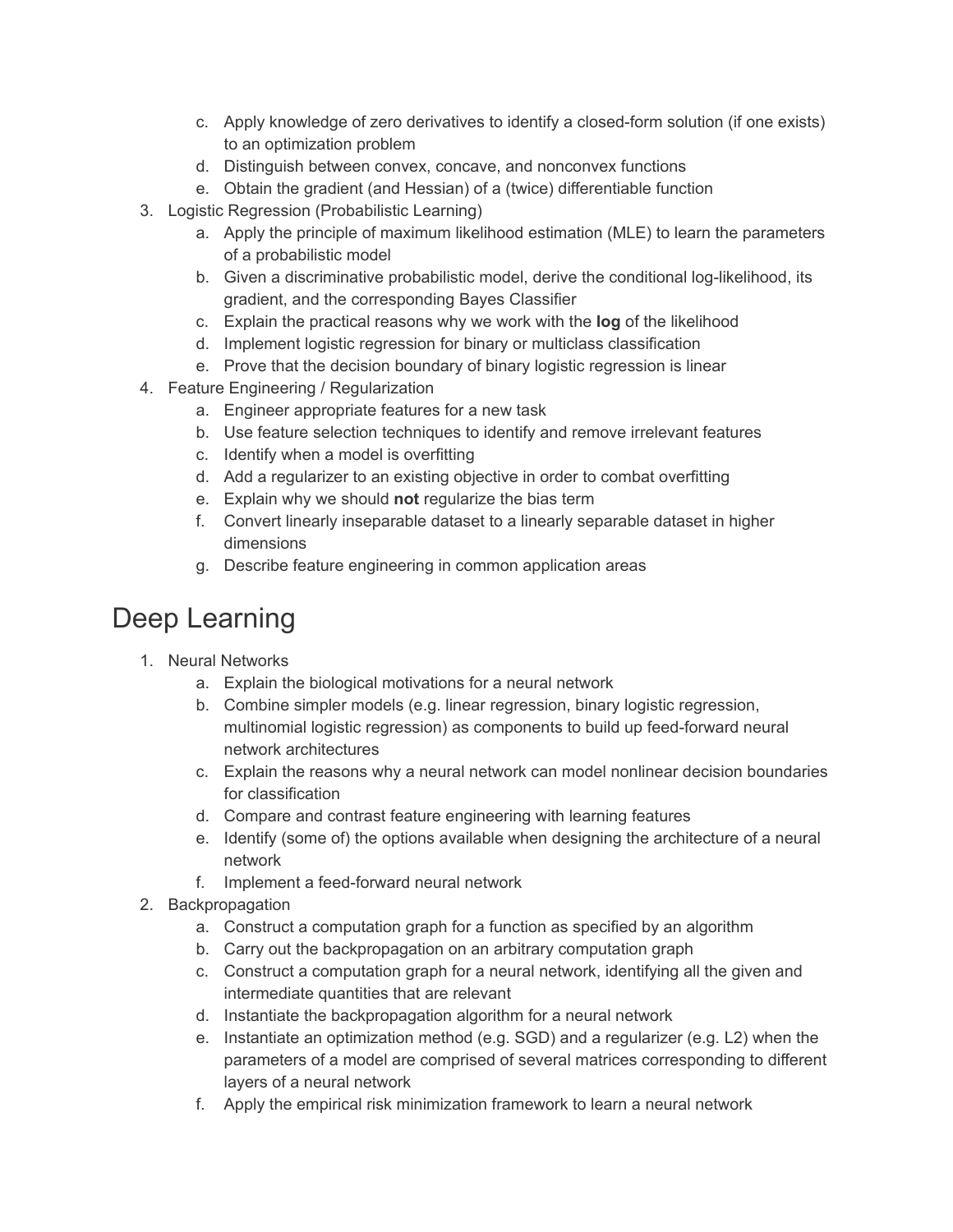- g. Use the finite difference method to evaluate the gradient of a function
- h. Identify when the gradient of a function can be computed at all and when it can be computed efficiently
- 3. Deep Learning
	- a. Implement the common layers found in Convolutional Neural Networks (CNNs) such as linear layers, convolution layers, max-pooling layers, and rectified linear units (ReLU)
	- b. Explain how the shared parameters of a convolutional layer could learn to detect spatial patterns in an image
	- c. Describe the backpropagation algorithm for a CNN
	- d. Identify the parameter sharing used in a basic recurrent neural network, e.g. an Elman network
	- e. Apply a recurrent neural network to model sequence data
	- f. Differentiate between an RNN and an RNN-LM

# Learning Theory

- 1. Learning Theory: PAC Learning
	- a. Identify the properties of a learning setting and assumptions required to ensure low generalization error
	- b. Distinguish true error, train error, test error
	- c. Define PAC and explain what it means to be approximately correct and what occurs with high probability
	- d. Define sample complexity
	- e. Apply sample complexity bounds to real-world learning examples
	- f. Distinguish between a large sample and a finite sample analysis
	- g. Theoretically justify regularization

#### Generative Models

- 1. Oracles, Sampling, Generative vs. Discriminative
	- a. Sample from common probability distributions
	- b. Write a generative story for a generative or discriminative classification or regression model
	- c. Pretend to be a data generating oracle
	- d. Provide a probabilistic interpretation of linear regression
	- e. Use the chain rule of probability to contrast generative vs. discriminative modeling
	- f. Define maximum likelihood estimation (MLE) and maximum conditional likelihood estimation (MCLE)
	- g. For linear regression, show that the parameters which minimize squared error are equivalent to those that maximize conditional likelihood
- 2. MLE and MAP
	- a. Recall probability basics, including but not limited to: discrete and continuous random variables, probability mass functions, probability density functions, events vs. random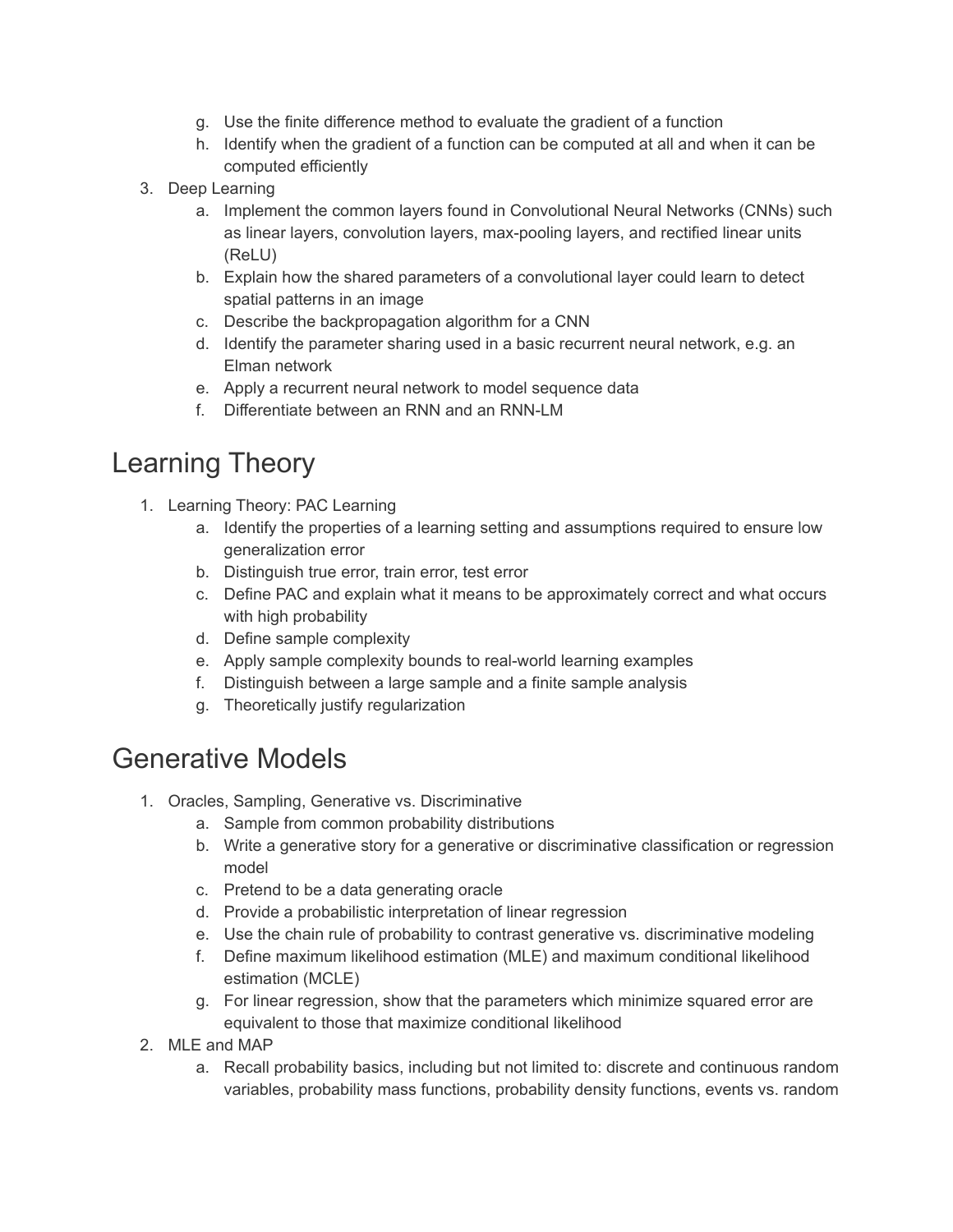variables, expectation and variance, joint probability distributions, marginal probabilities, conditional probabilities, independence, conditional independence

- b. Describe common probability distributions such as the Beta, Dirichlet, Multinomial, Categorical, Gaussian, Exponential, etc.
- c. State the principle of maximum likelihood estimation and explain what it tries to accomplish
- d. State the principle of maximum a posteriori estimation and explain why we use it
- e. Derive the MLE or MAP parameters of a simple model in closed form
- 3. Naive Bayes
	- a. Write the generative story for Naive Bayes
	- b. Create a new Naive Bayes classifier using your favorite probability distribution as the event model
	- c. Apply the principle of maximum likelihood estimation (MLE) to learn the parameters of Bernoulli Naive Bayes
	- d. Motivate the need for MAP estimation through the deficiencies of MLE
	- e. Apply the principle of maximum a posteriori (MAP) estimation to learn the parameters of Bernoulli Naive Bayes
	- f. Select a suitable prior for a model parameter
	- g. Describe the tradeoffs of generative vs. discriminative models
	- h. Implement Bernoulli Naives Bayes
	- i. Employ the method of Lagrange multipliers to find the MLE parameters of Multinomial Naive Bayes
	- j. Describe how the variance affects whether a Gaussian Naive Bayes model will have a linear or nonlinear decision boundary

# Graphical Models

- 1. Hidden Markov Models
	- a. Show that structured prediction problems yield high-computation inference problems
	- b. Define the first order Markov assumption
	- c. Draw a Finite State Machine depicting a first order Markov assumption
	- d. Derive the MLE parameters of an HMM
	- e. Define the three key problems for an HMM: evaluation, decoding, and marginal computation
	- f. Derive a dynamic programming algorithm for computing the marginal probabilities of an HMM
	- g. Interpret the forward-backward algorithm as a message passing algorithm
	- h. Implement supervised learning for an HMM
	- i. Implement the forward-backward algorithm for an HMM
	- j. Implement the Viterbi algorithm for an HMM
	- k. Implement a minimum Bayes risk decoder with Hamming loss for an HMM
- 2. Bayesian Networks
	- a. Identify the conditional independence assumptions given by a generative story or a specification of a joint distribution
	- b. Draw a Bayesian network given a set of conditional independence assumptions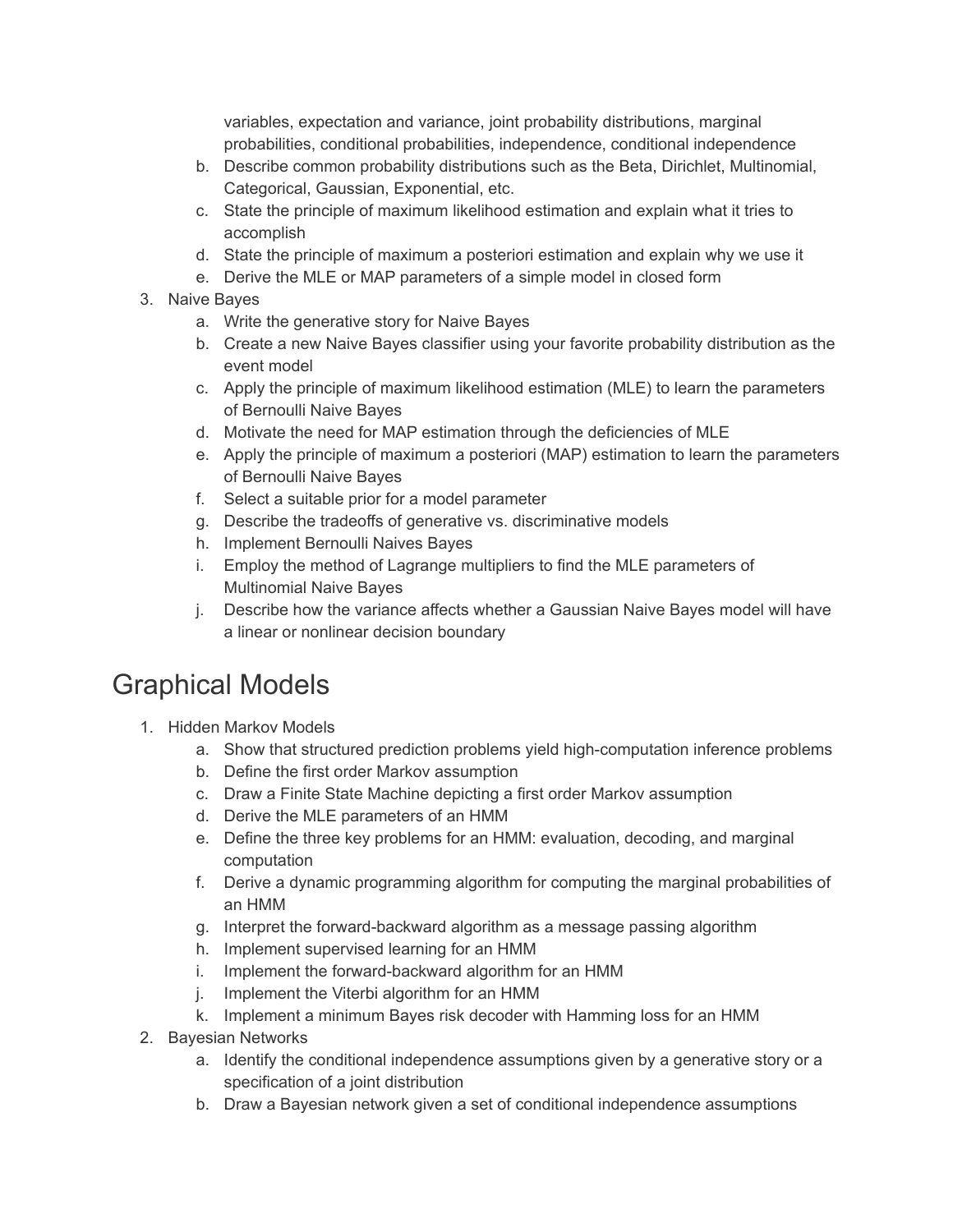- c. Define the joint distribution specified by a Bayesian network
- d. User domain knowledge to construct a (simple) Bayesian network for a real-world modeling problem
- e. Depict familiar models as Bayesian networks
- f. Use d-separation to prove the existence of conditional independencies in a Bayesian network
- g. Employ a Markov blanket to identify conditional independence assumptions of a graphical model
- h. Develop a supervised learning algorithm for a Bayesian network
- i. Use samples from a joint distribution to compute marginal probabilities
- j. Sample from the joint distribution specified by a generative story
- k. Implement a Gibbs sampler for a Bayesian network

#### Reinforcement Learning

- 1. Reinforcement Learning: Value & Policy Iteration
	- a. Compare the reinforcement learning paradigm to other learning paradigms
	- b. Cast a real-world problem as a Markov Decision Process
	- c. Depict the exploration vs. exploitation tradeoff via MDP examples
	- d. Explain how to solve a system of equations using fixed point iteration
	- e. Define the Bellman Equations
	- f. Show how to compute the optimal policy in terms of the optimal value function
	- g. Explain the relationship between a value function mapping states to expected rewards and a value function mapping state-action pairs to expected rewards
	- h. Implement value iteration
	- i. Implement policy iteration
	- j. Contrast the computational complexity and empirical convergence of value iteration vs. policy iteration
	- k. Identify the conditions under which the value iteration algorithm will converge to the true value function
	- l. Describe properties of the policy iteration algorithm
- 2. Reinforcement Learning: Q-Learning
	- a. Apply Q-Learning to a real-world environment
	- b. Implement Q-learning
	- c. Identify the conditions under which the Q-learning algorithm will converge to the true value function
	- d. Adapt Q-learning to Deep Q-learning by employing a neural network approximation to the Q function
	- e. Describe the connection between Deep Q-Learning and regression

### Learning Paradigms

- 1. SVMs (not covered in F21)
	- a. Motivate the learning of a decision boundary with large margin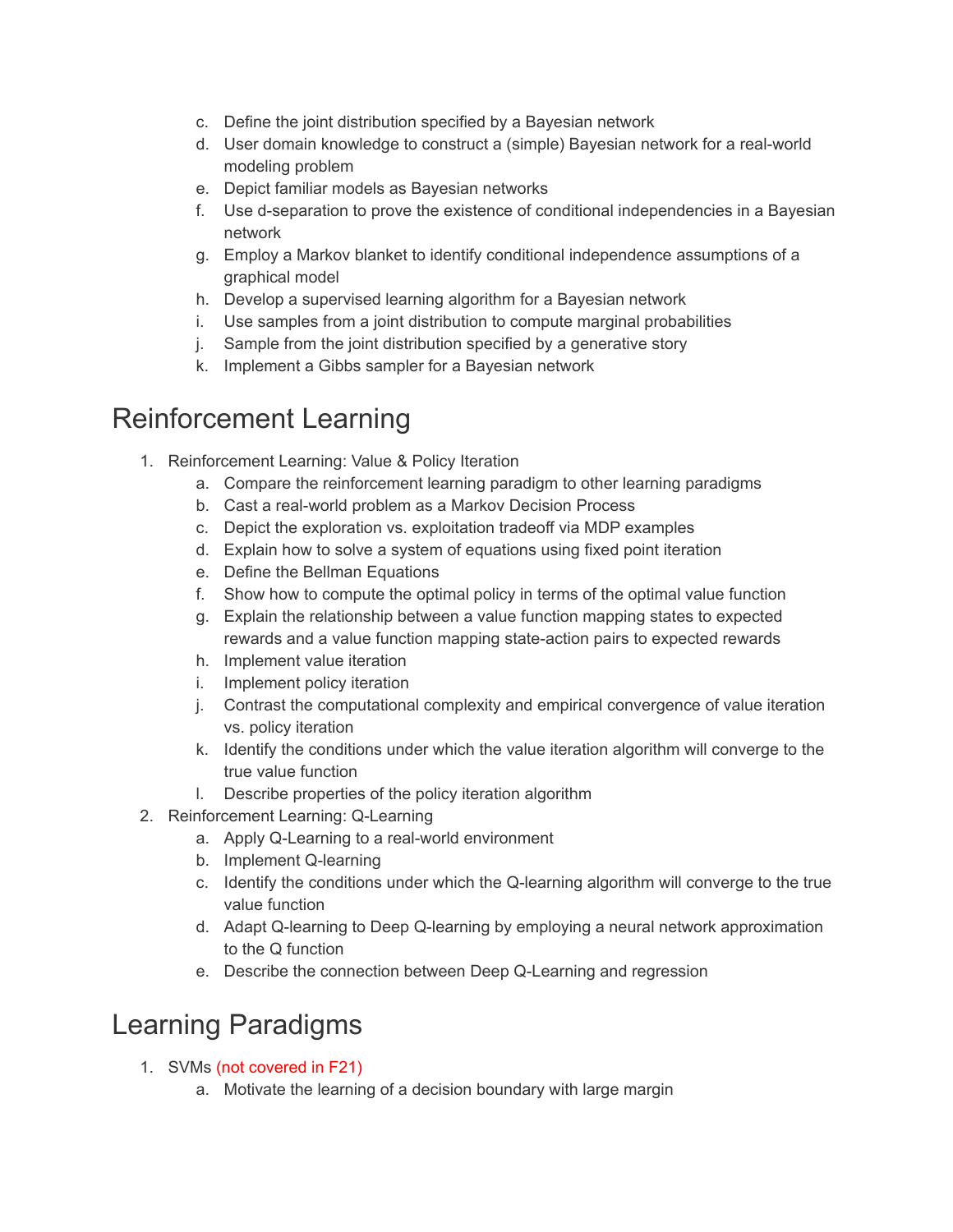- b. Compare the decision boundary learned by SVM with that of Perceptron
- c. Distinguish unconstrained and constrained optimization
- d. Compare linear and quadratic mathematical programs
- e. Derive the hard-margin SVM primal formulation
- f. Derive the Lagrangian dual for a hard-margin SVM
- g. Describe the mathematical properties of support vectors and provide an intuitive explanation of their role
- h. Draw a picture of the weight vector, bias, decision boundary, training examples, support vectors, and margin of an SVM
- i. Employ slack variables to obtain the soft-margin SVM
- j. Implement an SVM learner using a black-box quadratic programming (QP) solver

#### 2. Kernels (not covered in F21)

- a. Employ the kernel trick in common learning algorithms
- b. Explain why the use of a kernel produces only an implicit representation of the transformed feature space
- c. Use the "kernel trick" to obtain a computational complexity advantage over explicit feature transformation
- d. Sketch the decision boundaries of a linear classifier with an RBF kernel
- 3. K-Means
	- a. Distinguish between coordinate descent and block coordinate descent
	- b. Define an objective function that gives rise to a "good" clustering
	- c. Apply block coordinate descent to an objective function preferring each point to be close to its nearest objective function to obtain the K-Means algorithm
	- d. Implement the K-Means algorithm
	- e. Connect the nonconvexity of the K-Means objective function with the (possibly) poor performance of random initialization
- 4. PCA and Dimensionality Reduction
	- a. Define the sample mean, sample variance, and sample covariance of a vector-valued dataset
	- b. Identify examples of high dimensional data and common use cases for dimensionality reduction
	- c. Draw the principal components of a given toy dataset
	- d. Establish the equivalence of minimization of reconstruction error with maximization of variance
	- e. Given a set of principal components, project from high to low dimensional space and do the reverse to produce a reconstruction
	- f. Explain the connection between PCA, eigenvectors, eigenvalues, and covariance matrix
	- g. Use common methods in linear algebra to obtain the principal components
- 5. Ensemble Methods, Boosting
	- a. Implement the Weighted Majority Algorithm
	- b. Implement AdaBoost
	- c. Distinguish what is learned in the Weighted Majority Algorithm vs. Adaboost
	- d. Contrast the theoretical result for the Weighted Majority Algorithm to that of **Perceptron**